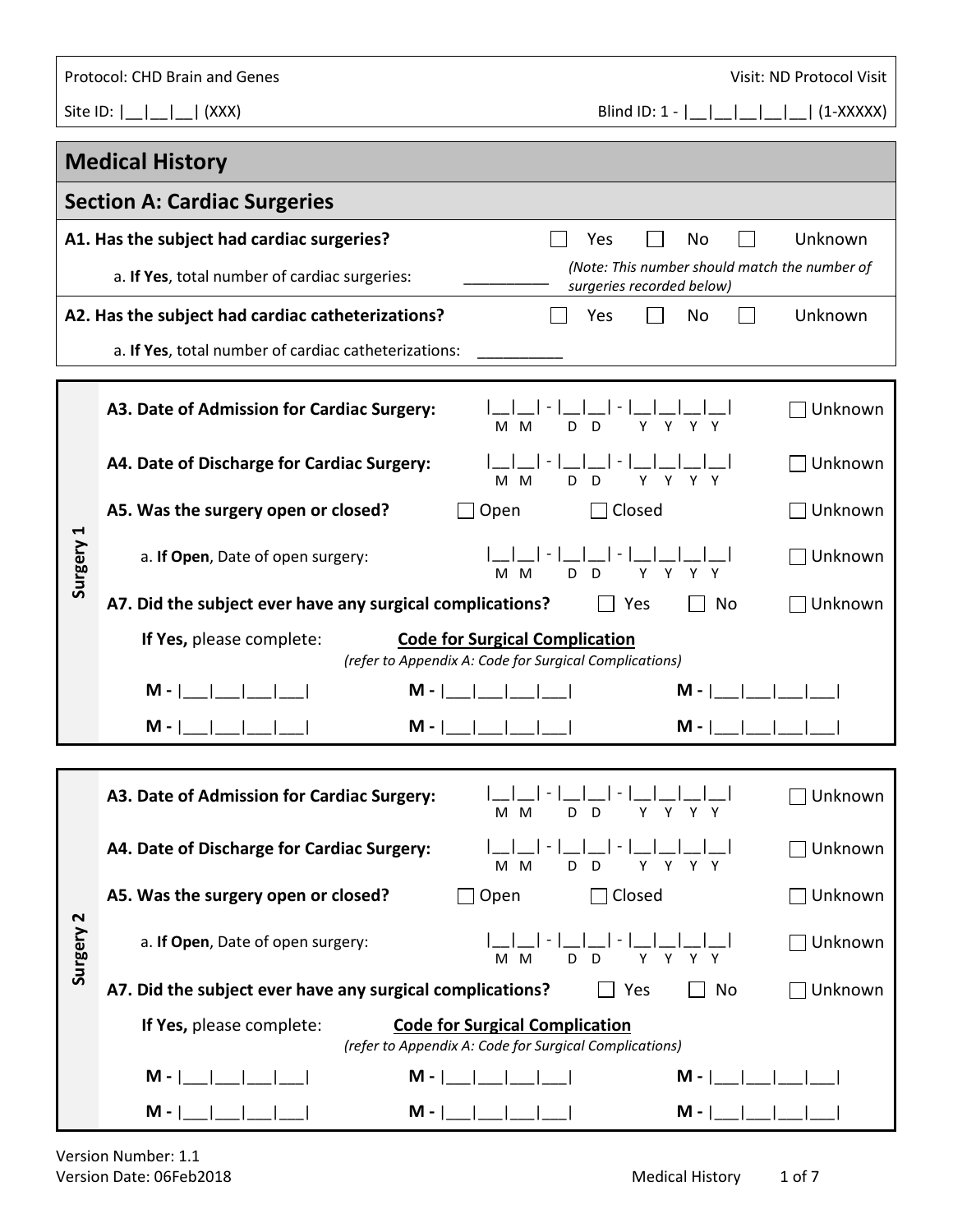|              | Protocol: CHD Brain and Genes                                                                                               | Visit: ND Protocol Visit |
|--------------|-----------------------------------------------------------------------------------------------------------------------------|--------------------------|
|              | Site ID: $\begin{bmatrix} 1 \\ -1 \end{bmatrix}$ (XXX)                                                                      |                          |
|              | A3. Date of Admission for Cardiac Surgery:<br>Y Y Y Y<br>M M<br>D<br>D                                                      | Unknown                  |
|              | A4. Date of Discharge for Cardiac Surgery:<br>Y Y Y Y<br>D<br>D<br>M M                                                      | Unknown                  |
|              | A5. Was the surgery open or closed?<br>Closed<br>Open                                                                       | Unknown                  |
| m<br>Surgery | a. If Open, Date of open surgery:<br>$\mathsf{I}$ – $\mathsf{I}$<br>Y Y Y Y<br>M M<br>D D                                   | Unknown                  |
|              | A7. Did the subject ever have any surgical complications?<br>Yes<br>No                                                      | Unknown                  |
|              | If Yes, please complete:<br><b>Code for Surgical Complication</b><br>(refer to Appendix A: Code for Surgical Complications) |                          |
|              | $M -  $ $ $ $ $ $ $ $ $ $ $ $ $ $ $<br>$M -      $<br>$M -          $                                                       |                          |
|              | $M -        $<br>$M -  $<br>$M - I$                                                                                         |                          |

| Surgery 3 | a. If Open, Date of open surgery:<br>D<br>D<br>Y.<br>Y<br>M M<br>Y                                                          | Unknown                                |
|-----------|-----------------------------------------------------------------------------------------------------------------------------|----------------------------------------|
|           | A7. Did the subject ever have any surgical complications?<br>Yes<br>No                                                      | Unknown                                |
|           | If Yes, please complete:<br><b>Code for Surgical Complication</b><br>(refer to Appendix A: Code for Surgical Complications) |                                        |
|           | $M -  $ $ $ $ $ $ $ $ $ $ $ $ $ $ $ $ $                                                                                     | $M -  $ $ $ $ $ $ $ $ $ $ $ $ $ $ $    |
|           | $M -  $ __ __ __ __ <br>$M -  $ __ __ __ __                                                                                 |                                        |
|           |                                                                                                                             |                                        |
|           | A3. Date of Admission for Cardiac Surgery:<br>D <sub>D</sub><br>Y Y Y Y<br>M M                                              | Unknown                                |
|           | A4. Date of Discharge for Cardiac Surgery:<br>$\sim$<br>D <sub>D</sub><br>Y Y Y Y<br>M M                                    | Unknown                                |
|           | A5. Was the surgery open or closed?<br>$\Box$ Open<br>$\sqcap$ Closed                                                       | Unknown                                |
| Surgery 4 | a. If Open, Date of open surgery:<br>M M<br>D D<br>Y Y Y Y                                                                  | Unknown                                |
|           | A7. Did the subject ever have any surgical complications?<br>Yes<br>No                                                      | Unknown                                |
|           | If Yes, please complete:<br><b>Code for Surgical Complication</b><br>(refer to Appendix A: Code for Surgical Complications) |                                        |
|           | $M -        $<br>$M -          $<br>$M - 1$                                                                                 | $\mathbf{1}$ $\mathbf{1}$ $\mathbf{1}$ |
|           | $M -  $<br>$M -$<br>$M -$                                                                                                   |                                        |
|           |                                                                                                                             |                                        |
|           |                                                                                                                             |                                        |
|           | Version Number: 1.1<br><b>Medical History</b><br>Version Date: 06Feb2018                                                    | 2 of 7                                 |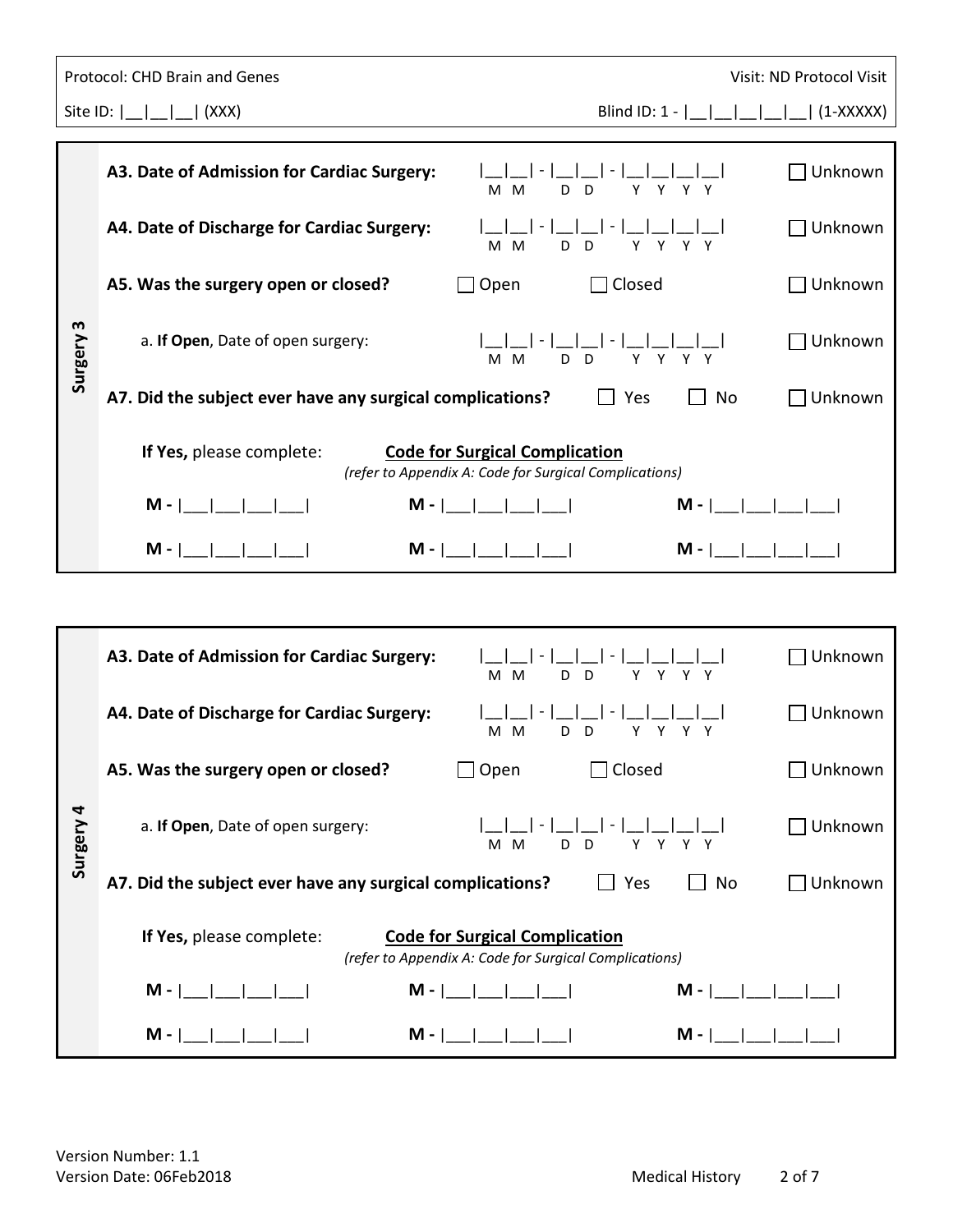|                | Protocol: CHD Brain and Genes                                                                                                       | Visit: ND Protocol Visit |
|----------------|-------------------------------------------------------------------------------------------------------------------------------------|--------------------------|
|                | Site ID: $\begin{bmatrix} 1 \\ -1 \end{bmatrix}$ (XXX)                                                                              |                          |
|                | A3. Date of Admission for Cardiac Surgery:<br>$ - $ $ $ $ $<br>Y Y Y Y<br>M M<br>D D                                                | Unknown                  |
|                | A4. Date of Discharge for Cardiac Surgery:<br>$\vert - \vert$<br>Y Y Y Y<br>M M<br>D.<br>D                                          | Unknown                  |
|                | A5. Was the surgery open or closed?<br>Closed<br>Open                                                                               | Unknown                  |
| LN,<br>Surgery | a. If Open, Date of open surgery:<br>-11-1-11<br>Y Y Y Y<br>D D<br>M M                                                              | Unknown                  |
|                | A7. Did the subject ever have any surgical complications?<br>Yes<br>No                                                              | Unknown                  |
|                | If Yes, please complete:<br><b>Code for Surgical Complication</b><br>(refer to Appendix A: Code for Surgical Complications)         |                          |
|                | $M -        $<br>$M -      $                                                                                                        |                          |
|                | $\begin{array}{ccc} \end{array}$ $\begin{array}{ccc} \end{array}$ $\begin{array}{ccc} \end{array}$<br>$M -  $<br>$M - I$<br>$M -  $ |                          |

| Surgery 5 | a. If Open, Date of open surgery:<br>D<br>D<br>Y.<br>Y<br>M M<br>Y                                                          | Unknown |
|-----------|-----------------------------------------------------------------------------------------------------------------------------|---------|
|           | A7. Did the subject ever have any surgical complications?<br>No<br>Yes                                                      | Unknown |
|           | If Yes, please complete:<br><b>Code for Surgical Complication</b><br>(refer to Appendix A: Code for Surgical Complications) |         |
|           | $M -          $<br>$M -        $<br>$M -          $                                                                         |         |
|           | $M -  $ $ $<br>$M -  $ __ __ __ __ __                                                                                       |         |
|           |                                                                                                                             |         |
|           | A3. Date of Admission for Cardiac Surgery:<br>D <sub>D</sub><br>Y Y Y Y<br>M M                                              | Unknown |
|           | A4. Date of Discharge for Cardiac Surgery:<br>Y Y Y Y<br>D<br>D<br>M M                                                      | Unknown |
|           | A5. Was the surgery open or closed?<br>Open<br>closed                                                                       | Unknown |
| Surgery 6 | a. If Open, Date of open surgery:<br>M M<br>D D<br>Y Y Y Y                                                                  | Unknown |
|           | A7. Did the subject ever have any surgical complications?<br>No<br>Yes                                                      | Unknown |
|           | If Yes, please complete:<br><b>Code for Surgical Complication</b><br>(refer to Appendix A: Code for Surgical Complications) |         |
|           | $-1$ $-1$ $-1$<br>$M -        $<br>$M - 1$<br>$M - 1$                                                                       |         |
|           | $M -$<br>$M -$<br>$M -  $                                                                                                   |         |
|           |                                                                                                                             |         |
|           |                                                                                                                             |         |
|           | Version Number: 1.1<br>Version Date: 06Feb2018<br><b>Medical History</b>                                                    | 3 of 7  |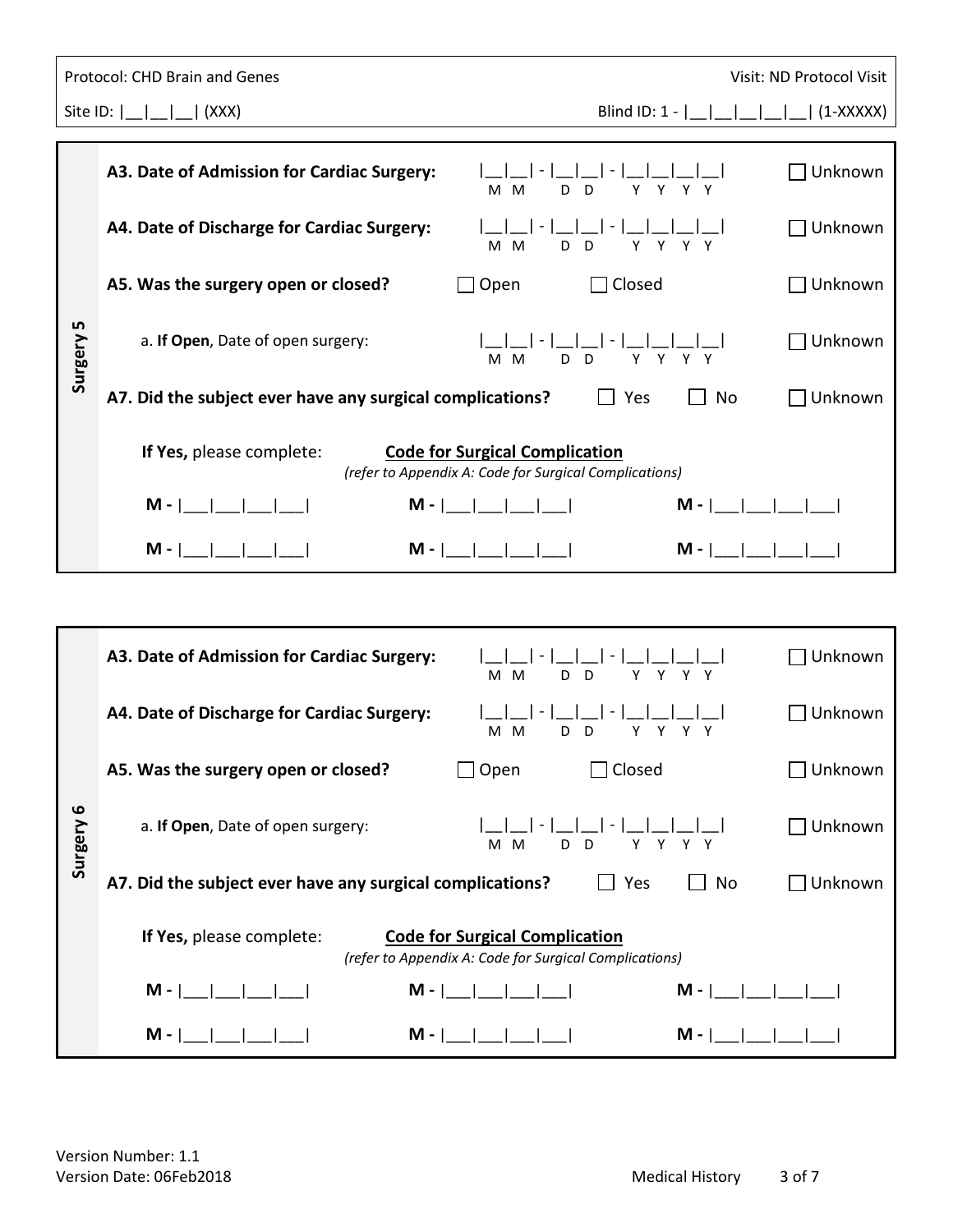| Protocol: CHD Brain and Genes<br>Visit: ND Protocol Visit |                       |
|-----------------------------------------------------------|-----------------------|
|                                                           |                       |
| <b>Section B: Non-Cardiac Surgeries</b>                   |                       |
| B1. Did the subject undergo any non-cardiac surgeries?    | Yes<br>No.<br>Unknown |

a. If Yes, total number of non-cardiac surgeries:

| Section C: Events Not Related to Cardiac Surgical Admission |                                                                                     |  |  |  |
|-------------------------------------------------------------|-------------------------------------------------------------------------------------|--|--|--|
| C1. Arrhythmia requiring treatment?                         | Unknown<br>Yes<br>No.                                                               |  |  |  |
| a. If Yes, check all that apply:                            | Cardioversion<br>Pacemaker/defibrillator<br>Other, Specify:<br>Ablation<br>Medicine |  |  |  |
| <b>C2. In-hospital Cardiac Arrest?</b>                      | Yes<br>Unknown<br>No                                                                |  |  |  |
| a. If Yes, Date of most recent event:                       | $\overline{\phantom{a}}$<br>Y<br>D<br>Y Y<br>M M<br>D                               |  |  |  |
| <b>C3. Out of hospital Cardiac Arrest?</b>                  | Unknown<br>Yes<br>No                                                                |  |  |  |
| a. If Yes, Date of most recent event:                       | M M<br>D<br>Y<br>D.<br>Y<br>Y Y                                                     |  |  |  |
| <b>C4. Ever on Extracorporeal Membrane</b>                  |                                                                                     |  |  |  |
| <b>Oxygenation (ECMO) in Intensive Care</b><br>Unit?        | Yes<br>No<br>Unknown                                                                |  |  |  |
| <b>C5. Ever required Ventricular Assist</b><br>Device?      | Yes<br>Unknown<br>No                                                                |  |  |  |
| <b>C6. Current pacemaker?</b>                               | Unknown<br>Yes<br>No                                                                |  |  |  |
| <b>C7. Current defibrillator?</b>                           | Unknown<br>Yes<br>No                                                                |  |  |  |

| <b>Section D: Special Services</b>                               |     |            |  |  |
|------------------------------------------------------------------|-----|------------|--|--|
| D1. Has the subject ever received any of the following services? |     |            |  |  |
| a. Early Intervention:                                           | Yes | Refused    |  |  |
|                                                                  | No  | Don't Know |  |  |
|                                                                  | Yes | Refused    |  |  |
| b. Feeding:                                                      | No  | Don't Know |  |  |
|                                                                  | Yes | Refused    |  |  |
| c. Occupational Therapy / Physical Therapy:                      | No  | Don't Know |  |  |
|                                                                  | Yes | Refused    |  |  |
| d. Speech:                                                       | No  | Don't Know |  |  |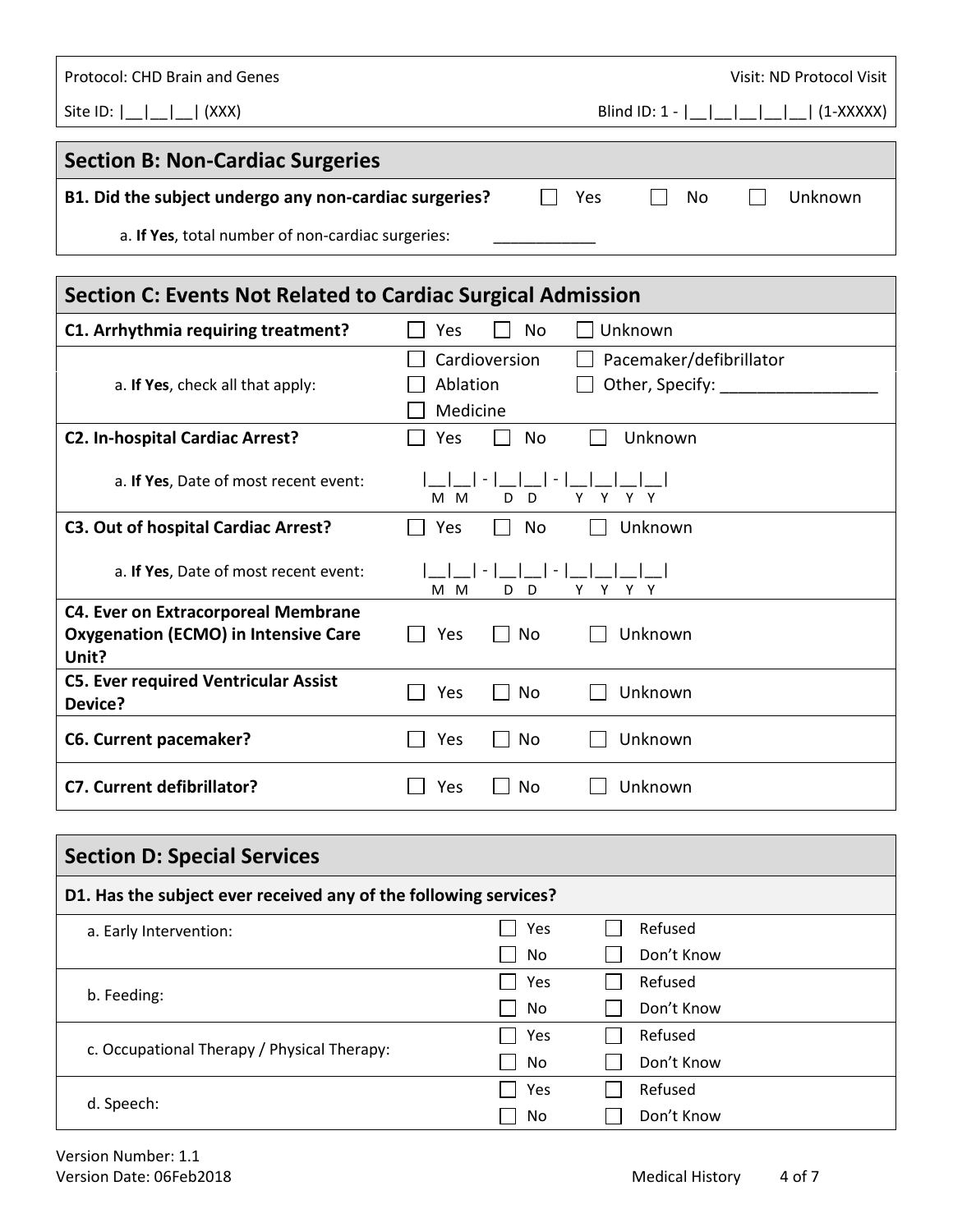Protocol: CHD Brain and Genes **Visit: ND Protocol Visit: ND Protocol Visit** 

Site ID:  $|\_| = |\_| = |\_|$  (XXX) Blind ID: 1 -  $|\_| = |\_| = |\_| = |\_|$  (1-XXXXX)

| D2. Has the subject been diagnosed with any of the following disorders?                  |     |  |     |                          |            |  |  |
|------------------------------------------------------------------------------------------|-----|--|-----|--------------------------|------------|--|--|
| a. Behavioral:                                                                           |     |  | Yes |                          | Refused    |  |  |
|                                                                                          |     |  | No  |                          | Don't Know |  |  |
| If Yes, Please specify:                                                                  |     |  |     |                          |            |  |  |
| b. Developmental Delay:                                                                  |     |  | Yes |                          | Refused    |  |  |
|                                                                                          |     |  | No  |                          | Don't Know |  |  |
| c. Learning Disability:                                                                  |     |  | Yes | $\overline{\phantom{a}}$ | Refused    |  |  |
|                                                                                          |     |  | No. |                          | Don't Know |  |  |
| d. Intellectual Disability:                                                              |     |  | Yes | <b>Contract</b>          | Refused    |  |  |
|                                                                                          |     |  | No  |                          | Don't Know |  |  |
| e. Seizure Disorder (not febrile):                                                       |     |  | Yes |                          | Refused    |  |  |
|                                                                                          |     |  | No  |                          | Don't Know |  |  |
| f. Speech Problem:                                                                       |     |  | Yes | $\overline{\phantom{a}}$ | Refused    |  |  |
|                                                                                          |     |  | No  |                          | Don't Know |  |  |
| g. Attention Deficit Disorder (ADD) / Attention Deficit                                  |     |  | Yes | L                        | Refused    |  |  |
| Hyperactivity Disorder (ADHD):                                                           |     |  | No  |                          | Don't Know |  |  |
| h. Anxiety:                                                                              |     |  | Yes |                          | Refused    |  |  |
|                                                                                          |     |  | No  |                          | Don't Know |  |  |
| i. Autism Spectrum:                                                                      |     |  | Yes |                          | Refused    |  |  |
|                                                                                          |     |  | No  |                          | Don't Know |  |  |
| j. Depression:                                                                           |     |  | Yes | $\Box$                   | Refused    |  |  |
|                                                                                          |     |  | No  |                          | Don't Know |  |  |
| k. Obsessive Compulsive Disorder:                                                        |     |  | Yes |                          | Refused    |  |  |
|                                                                                          |     |  | No  |                          | Don't Know |  |  |
| I. Other Psychological Disorder:                                                         |     |  | Yes |                          | Refused    |  |  |
|                                                                                          |     |  | No  |                          | Don't Know |  |  |
| i. If Yes, Please specify:                                                               |     |  |     |                          |            |  |  |
| D3. Did the subject ever take any medications for the treatment of                       |     |  |     |                          |            |  |  |
| a. Attention / Concentration                                                             | Yes |  | No  |                          |            |  |  |
| b. Improve mood                                                                          | Yes |  | No  |                          |            |  |  |
| c. Anxiety                                                                               | Yes |  | No  |                          |            |  |  |
| d. Behavior                                                                              | Yes |  | No  |                          |            |  |  |
| D4. Were any neurological abnormalities noted in the medical record?<br>Yes<br><b>No</b> |     |  |     |                          |            |  |  |
| If "Yes", check all that apply                                                           |     |  |     |                          |            |  |  |
| a. Absent Corpus Callosum                                                                |     |  |     |                          |            |  |  |
| b. Chiari Malformation                                                                   |     |  |     |                          |            |  |  |
| c. Dandy-Walker                                                                          |     |  |     |                          |            |  |  |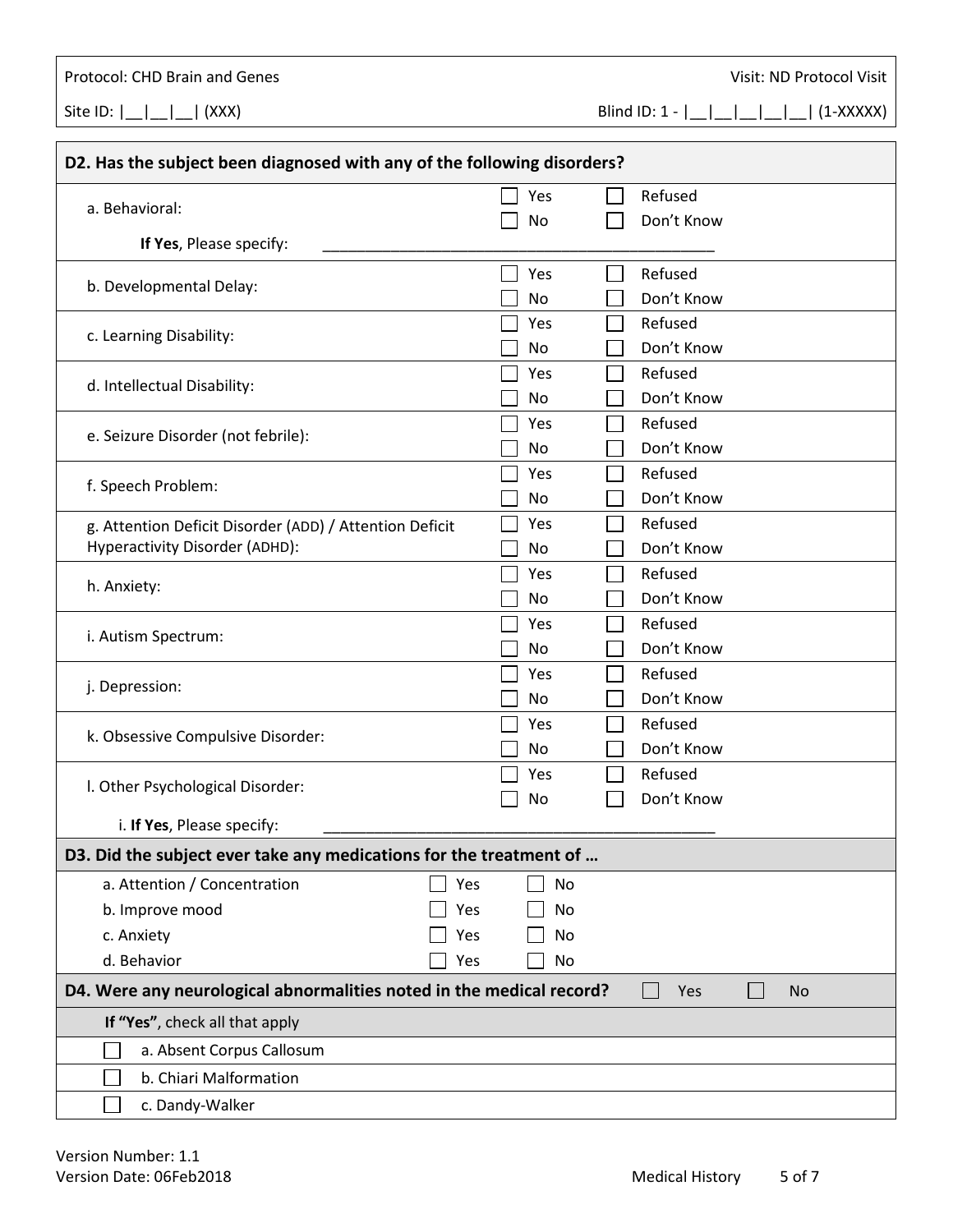| Protocol: CHD Brain and Genes<br>Visit: ND Protocol Visit         |                                                                     |  |  |  |  |
|-------------------------------------------------------------------|---------------------------------------------------------------------|--|--|--|--|
| Site ID: $\lfloor$ $\lfloor$ $\rfloor$<br>$\vert$ (XXX)           | Blind ID: $1 -  $ $ $ $ $ $ $ $ $ $ $<br>$\left  \right $ (1-XXXXX) |  |  |  |  |
| d. Holoprosencephaly                                              |                                                                     |  |  |  |  |
| e. Hydrocephalus                                                  |                                                                     |  |  |  |  |
| f. Neural Tube Defect                                             |                                                                     |  |  |  |  |
| g. Other, specify:                                                |                                                                     |  |  |  |  |
| D5. Were any genetic syndromes noted in the medical record?       | Yes<br><b>No</b>                                                    |  |  |  |  |
| If "Yes", check all that apply                                    |                                                                     |  |  |  |  |
| a. Alagille                                                       |                                                                     |  |  |  |  |
| b. Cardiofacial Cutaneous                                         |                                                                     |  |  |  |  |
| c. Cat Eye                                                        |                                                                     |  |  |  |  |
| d. CHARGE                                                         |                                                                     |  |  |  |  |
| e. Cri-du-chat                                                    |                                                                     |  |  |  |  |
| f. DGS/VCFS/CTAF (DGS=DiGeorge Syndrome)                          |                                                                     |  |  |  |  |
| g. Ehlers Danlos                                                  |                                                                     |  |  |  |  |
| h. Ellis-Van Creveld                                              |                                                                     |  |  |  |  |
| i. Goldenhar                                                      |                                                                     |  |  |  |  |
| j. Holt Oram                                                      |                                                                     |  |  |  |  |
| k. Jacobsen                                                       |                                                                     |  |  |  |  |
| I. Kabuki                                                         |                                                                     |  |  |  |  |
| m. Marfan                                                         |                                                                     |  |  |  |  |
|                                                                   |                                                                     |  |  |  |  |
|                                                                   |                                                                     |  |  |  |  |
| p. Noonan                                                         |                                                                     |  |  |  |  |
| $\Box$<br>q. Translocation, Specify:                              |                                                                     |  |  |  |  |
| r. Trisomy 13                                                     |                                                                     |  |  |  |  |
| s. Trisomy 18                                                     |                                                                     |  |  |  |  |
| t. Trisomy 21 (Down)                                              |                                                                     |  |  |  |  |
| u. Turner                                                         |                                                                     |  |  |  |  |
| v. VATER                                                          |                                                                     |  |  |  |  |
| w. VACTERL                                                        |                                                                     |  |  |  |  |
| x. Williams                                                       |                                                                     |  |  |  |  |
| y. Multiple congenital anomalies, NOS                             |                                                                     |  |  |  |  |
| z. Other, specify:                                                |                                                                     |  |  |  |  |
| Refused<br>Yes<br>$\blacksquare$                                  |                                                                     |  |  |  |  |
| D6. Clinical Exam by a geneticist since CHD Genes enrollment?     | Don't Know<br>No                                                    |  |  |  |  |
|                                                                   | Refused<br>Yes                                                      |  |  |  |  |
| D7. Was there a Clinical Genetic test since CHD Genes enrollment? | Don't Know<br>No                                                    |  |  |  |  |
|                                                                   |                                                                     |  |  |  |  |